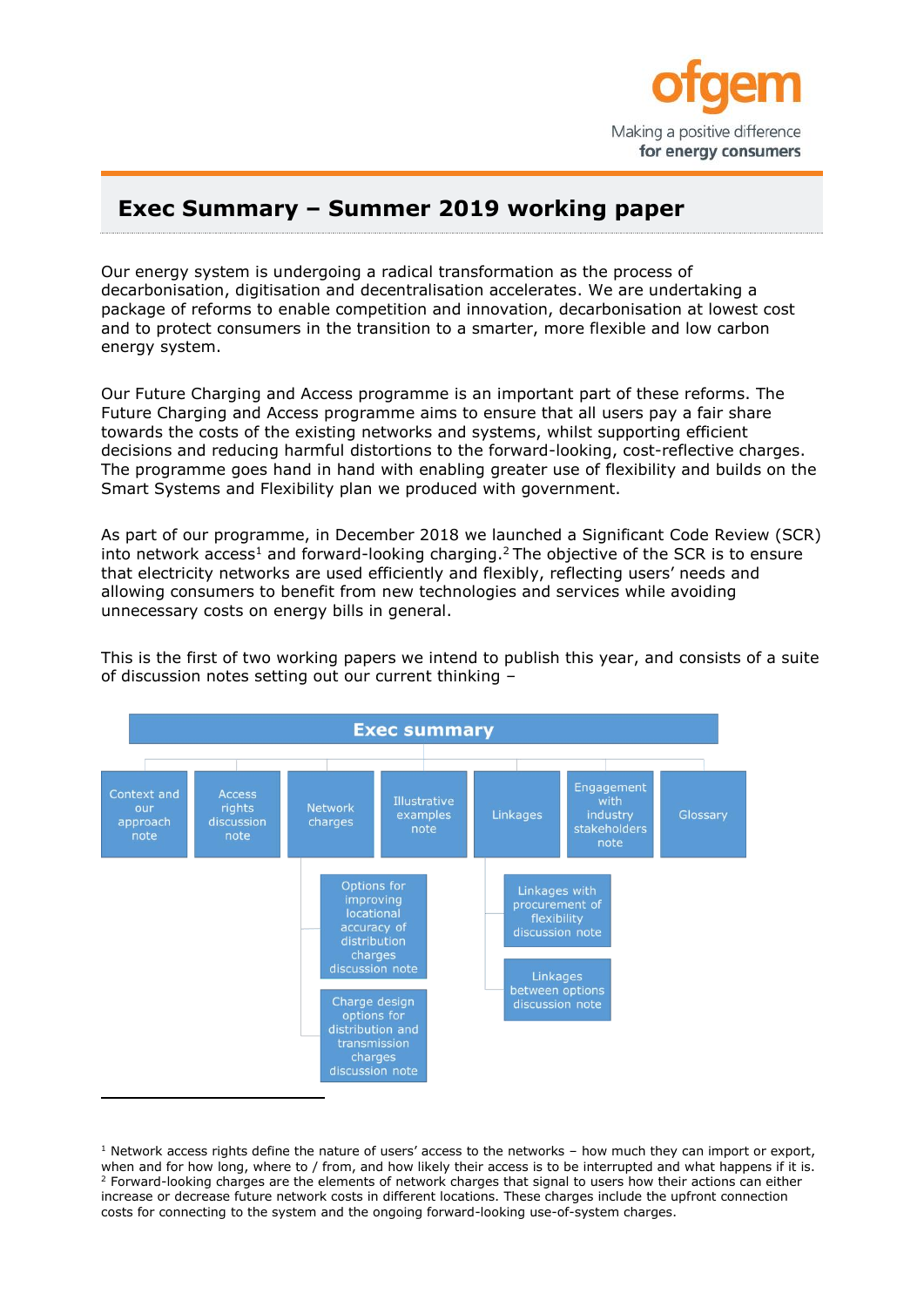- **Context and our approach to this SCR:** we outline the range of reforms underway on network access and charging to support the transition to a smarter, more flexible and low carbon energy system. It also provides an overview of the approach we have taken to date and intend to take in the future to develop reforms prior to consulting on our draft conclusions and Impact Assessment in mid-2020.
- **Options for reform of access rights for distribution and transmission:** we set out the options we are considering for better definition and choice of access rights, and our initial assessment of these options. We are considering a menu of defined access products common to all distribution and transmission networks and will continue to consider the pricing of these products and their relationship with forward looking charges.
- **Network charges:**
	- o **Options for improving locational accuracy of distribution charges:** we explain some of the key framework questions underlying distribution cost models that we are considering, focusing particularly on what kind of signals should be sent through distribution network charges and the model(s) used to calculate these. We are proposing to base these models on longer term cost signals in line with general academic thinking. This approach would still allow for charging signals close to real time. We also consider the extent to which charges could vary by location.
	- o **Charge design options for distribution and transmission charges:** we set out further options with respect to the tariff structure of distribution network charges. We think the leading options are those where charges would be based on capacity or usage during certain fixed time periods, but are keeping a number of options on the table and with the option of a dynamic time related charge in future. We also explain options we are considering for transmission network charges, focusing particularly on different options for the design of transmission network charges for demand users. There will be further thinking on transmission charges in our second working paper.
- **Illustrative examples:** we explain how the options we are considering could benefit different users of the system – a distribution-connected wind generator, a local energy scheme, an existing large industrial user, a business with a large industrial fleet and a storage operator.
- **Linkages between options for reform:** we describe our thinking on the links between the access rights, network charge design and cost models options that we are considering.
- **Linkages with procurement of flexibility:** we identify the relative merits of different approaches for valuing system flexibility and describe how our proposals and procurement of flexibility will deliver better value from the electricity system.
- **Engagement with industry stakeholders:** we provide an overview of the engagement we have undertaken with industry stakeholders, including information about interviews we conducted with suppliers and a summary of their responses.

## **Development and assessment of options for change**

Network access rights define the nature of users' access to the network and the capacity they can use (eg how much they can import or export, when and for how long and whether their access is to be interrupted). Improving the **choice and definition of access rights** could bring benefits both to those connecting to the system and to consumers in general, by increasing the speed of connections and keeping reinforcement costs and consumer bills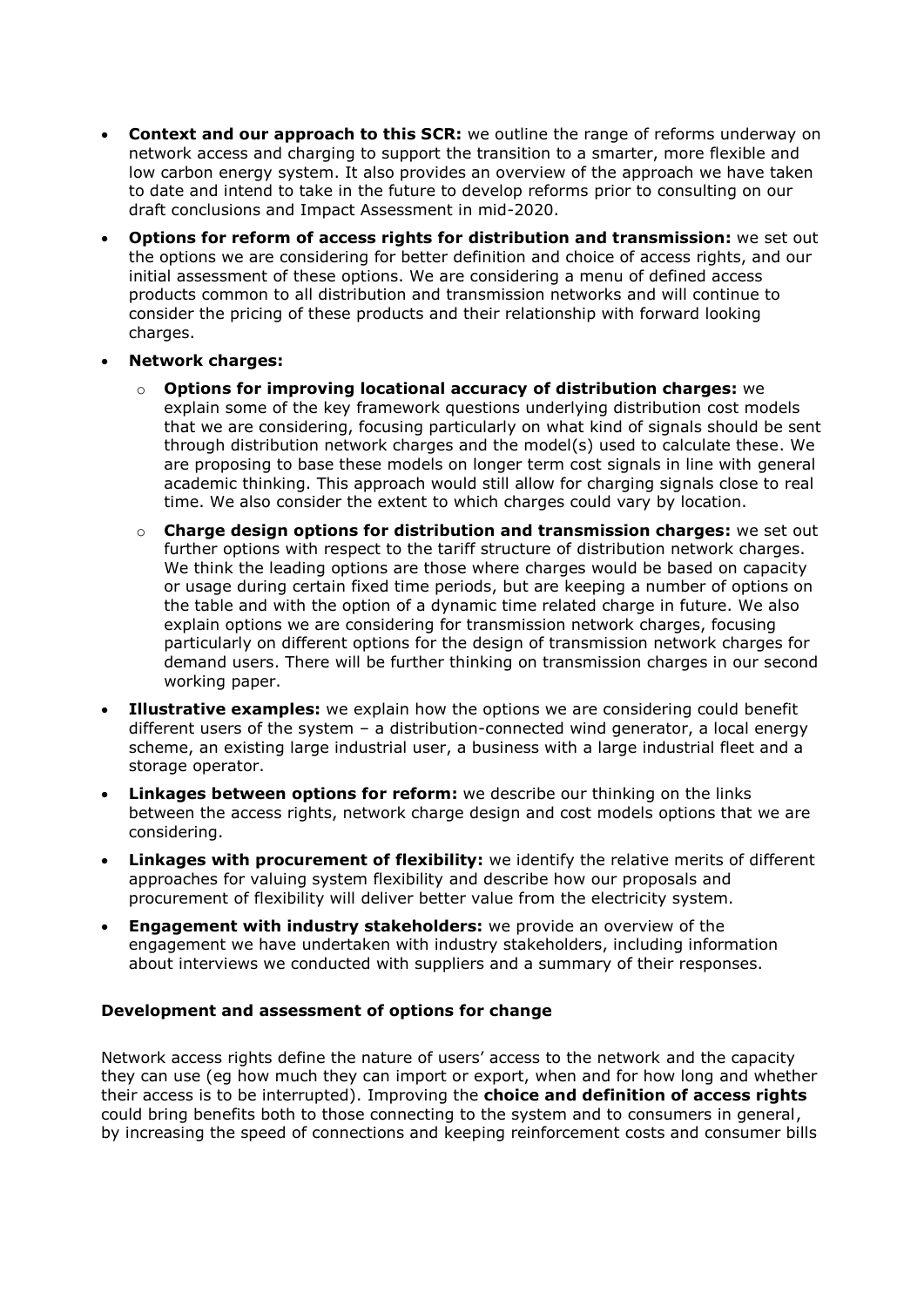down. We are focusing on options to improve the definition of non-firm access<sup>3</sup>, and to introduce time-profiled<sup>4</sup>, and shared access<sup>5</sup>. We will quantify the potential benefits of improving the choice and definition of access rights. We will consider further how access right trading and sharing access interact. We are aware that users support the development of financially firm access at distribution level<sup>6</sup>, and we need to consider how feasible this is within SCR timescales. Further work is required to assess the feasibility of offering new access choices to users (eg how alternative access choices would be reflected in network charges).

We are undertaking a wide ranging review of the forward-looking element of Distribution Use of System charges, covering both how to improve distribution locational charging signals and considering the most effective charge design.

Our work on improving **distribution locational charging signals** includes options to reform network cost models (the methodologies used to estimate future network costs) and locational granularity (the extent to which distribution charges vary by location). At a high level, our initial thinking is that distribution network cost models should continue to be based on the Long Run Marginal Cost (LRMC).<sup>7</sup> We also want to improve the consistency of cost methodologies across different voltages to minimise distortions. We intend to undertake further assessment of the different approaches to calculate the Long Run Marginal Cost (eg whether the methodology should take into account spare capacity on the network). We are continuing to assess the different options or locational granularity of charges. Current analysis suggests that varying charges by primary substation may be possible and that there may be benefits in classifying the network into different archetypes for charging purposes (eg distinguishing generation and demand dominated areas).

Alongside considering how we improve distribution locational charging signals, we are also considering how we improve the **design** of distribution network charges. We have identified a number of basic options for how tariffs could be structure to send cost reflective signals about users' contribution to network costs. These options vary according to whether they are based on a users' agreed capacity rights, their maximum measured capacity requirement during a particular period or their usage during particular time periods. There are also potential options for charges to be set more dynamically, for example involving high charge periods being determined and notified close to real-time based on forecast peak network periods. There could also be an option for charging rebates at peak times where users reduce their usage. Our initial assessment is that there may be feasibility challenges with dynamic options due to insufficient network monitoring and forecasting capability in the nearer-term. Our initial assessment is that there may be some challenges in implementing dynamic charging and peak rebate options by 2023 due to the changes required to support it (eg network monitoring equipment at lower voltages). Of the remaining options, charges according to usage at different times seems like it would be easiest to understand but further work is needed to consider the extent to which this option

ł

 $3$  Under a non-firm access right, a user agrees for their access to import or export electricity to be restricted, subject to certain parameters. We are exploring the options to improve the definition about when and how much a user can be curtailed.

<sup>&</sup>lt;sup>4</sup> Where a users' access rights vary over time. For example, a user may agree an access right that allows them to export or import more overnight than during the day.

<sup>5</sup> Shared access would allow multiple sites, in the same broad area, to obtain access up to a jointly agreed level.  $6$  Financially firm access requires the network user to be compensated if their access to the network is restricted.

 $<sup>7</sup>$  This is where network infrastructure is not taken as a fixed consideration in charge setting. Network charges are</sup> based on the cost of developing the network and whether the behaviour of network users will increase or decrease these costs. Under an LRMC-based approach it is possible for network users to receive charges or credits based on the extent to which they increase or decrease the network cost counterfactual. This is the current approach to forward-looking charging in GB and is also the pre-dominant approach used internationally for network charging.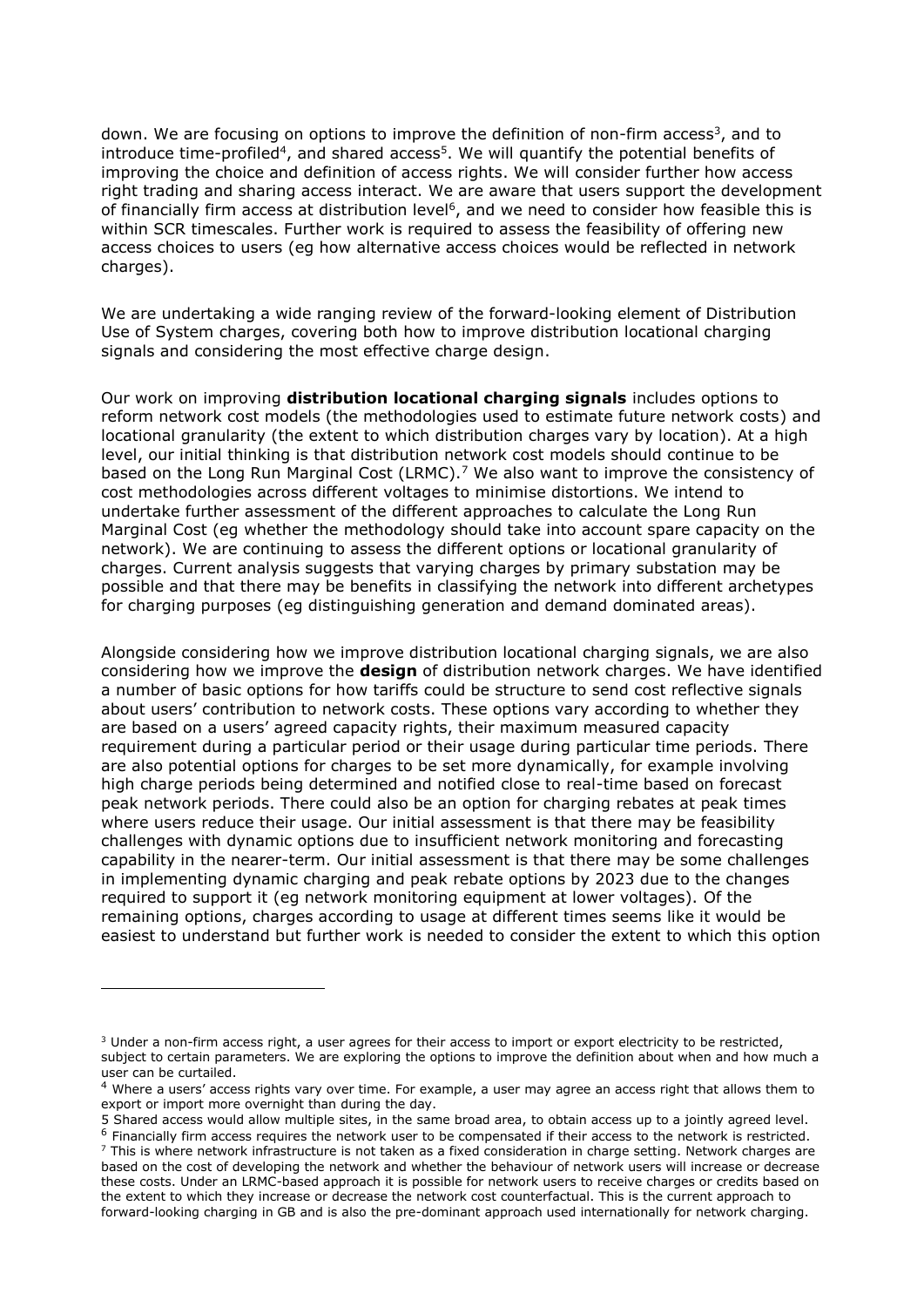relative to the capacity charging options would best reflect the key drivers for network costs.

The scope of our review of Transmission Network Use of System charges is narrower than the scope of our review of distribution network charges. In this paper, we focus on options to reform the design of transmission forward-looking charges for demand users. There are three high-level options for reforming transmission demand charges. We could reform the current dynamic charging approach, we could introduce an agreed capacity approach, or we could adopt a static charging approach (based on actual energy consumed or actual capacity used during peak periods). Our initial thinking is that an option which involved dynamically setting peak charging periods or moving to an agreed capacity approach could lead to the most cost-reflective signals. These are however not without implementation challenges.

Flexibility is generally defined as the ability of users of the electricity system to vary their generation or demand in response to signals at different times. Better allocation of capacity and better signals help us get more out of our electricity system and ensure that flexibility providers are able to access the value they can bring to the system. There are different options for how this value can be signalled – network price signal flexibility<sup>8</sup> and contracted flexibility.<sup>9</sup> The options we are considering within the Access SCR will affect how the value that flexibility can bring to network management is signalled. In this paper we explain and assess the different options.

## **Taking forward the review**

j.

The analysis set out in this suite of discussion notes represents our initial thinking on the long-list of options, and we will continue to develop this. We also intend to publish a second working paper later this year. The second working paper will consider the applicability of reforms to small users, distribution connection charging reform and the remaining focused areas of transmission network charging reform (transmission network charges for distribution-connected users and the Reference node).

We intend to consult on our draft SCR conclusions and draft Impact Assessment in mid-2020, with a decision on final conclusions and Impact Assessment early in 2021. We propose to implement all reforms in April 2023.

We are committed to undertaking our work on Future Charging and Access reforms in a transparent and open manner. To help support the development of the SCR we have

<sup>8</sup> Network price signal flexibility - where a party varies its demand or generation in response to the price of energy or network use at a particular time and/or location. In the context of the value that flexibility can provide for network management, this can be signalled through forward-looking network charges. These charges can be discounted for users choosing non-standard access rights, ie options that involve them being flexible in their access to the network.

<sup>9</sup> Contracted flexibility - where parties trade and directly contract with one another to procure flexibility. In the context of network management, this could be the electricity system operator (ESO) or distribution network operators (DNOs) procuring flexibility services from users, to the extent that additional actions are needed to ensure secure network management once users' actions from price-signalled flexibility are taken into account. It could also be network users trading access between themselves – for example, if one user with a flexible connection was contracting with another party nearby to either turn up or down to reduce the extent they would be curtailed.